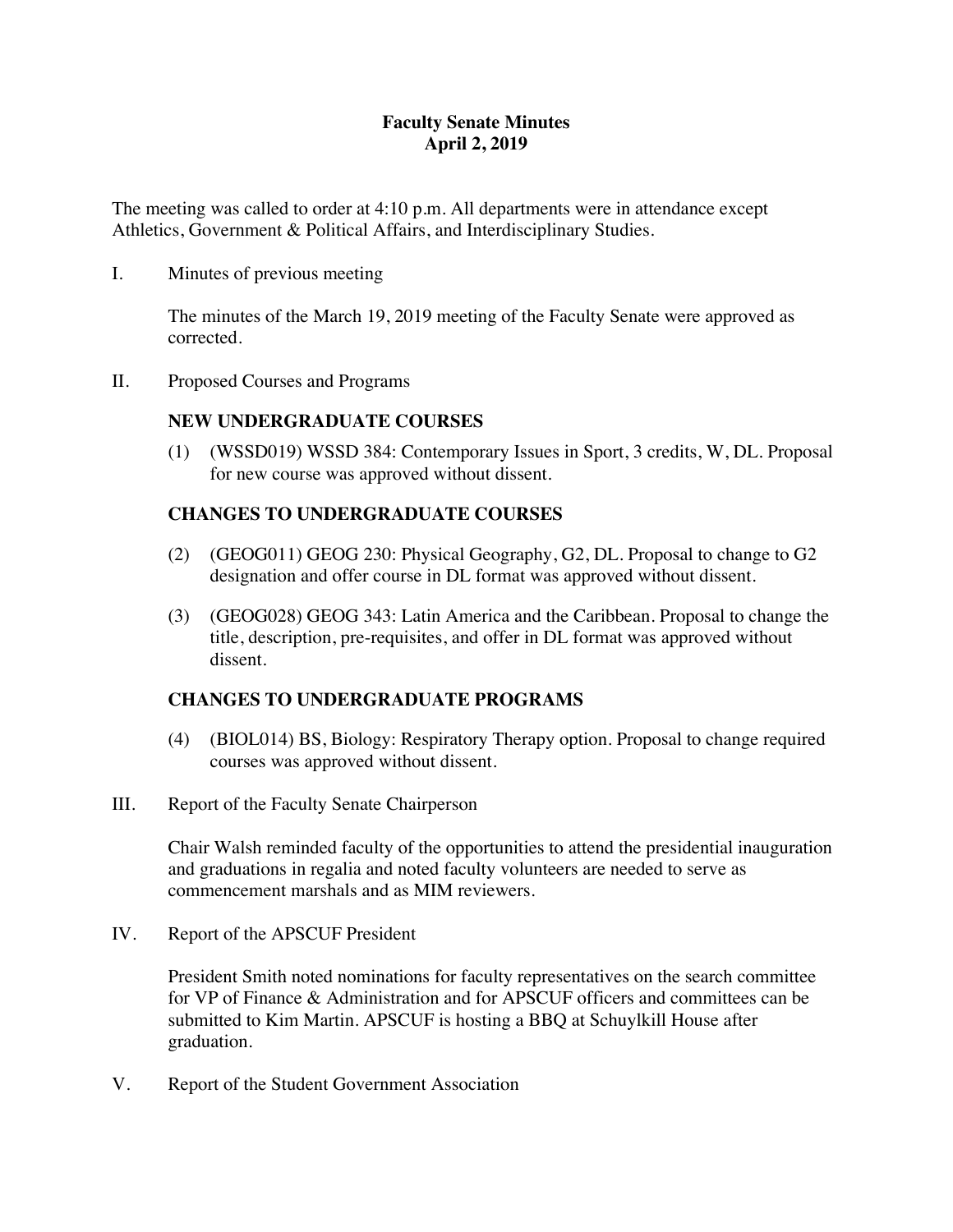Ms. Brittany Goranson reported on success of the Big Event. She also noted new SGA leadership will be transitioning, a town hall event on LGBQT+ issues (6 p.m. on April 22), Coffee with Commuters (7:30-9:30 a.m. on April 8 & 11), and an OER presentation to SGA. Faculty again raised concerns that student organizations, including SGA, use gmail rather than millersville.edu accounts; this should be explored with IT.

VI. Report of the Graduate Student Organization

None

VII. Report of the Administrative Officers

#### **President**

President Wubah discussed visits to departments, a reduction in student fees planned by COT, and an employee recognition BBQ (11:30-2:30 on May 17).

#### **Provost**

Provost Prabhu encouraged faculty to serve as reviewers to support the over 400 students presenting at MIM. He also reminded faculty about reporting non-attending students in classes, the upcoming sabbatical deadline, and that robes are available for faculty to dress for the presidential inauguration and graduations. Requests were made for faculty to be informed of language in the letter that non-attending students receive and to be provided a way to see the student view of Banner accounts.

VIII. Curricular Notices

Faculty were reminded that curriculum review is not active during summer.

### **NEW UNDERGRADUATE COURSES**

- (1) (AEST026) OSEH 222: Construction Safety, 3 credits. Proposal for new course.
- (2) (GOVT014) GOVT 225: Modern China, 3 credits, G3. Proposal for new course.

### **CHANGES TO UNDERGRADUATE COURSES**

- (3) (ACFN013) BUAD 488: Seminar. Proposal to offer course in DL format.
- (4) (GOVT013) GOVT 333: American Political Thought. Proposal to add W and G1 labels.
- (5) (GOVT007) GOVT 325: Modern Asia. Proposal to change course name and description.
- (6) (ENGL061) ENGL 213: Fundamentals of Journalism. Proposal to change course number and add W and G1 labels.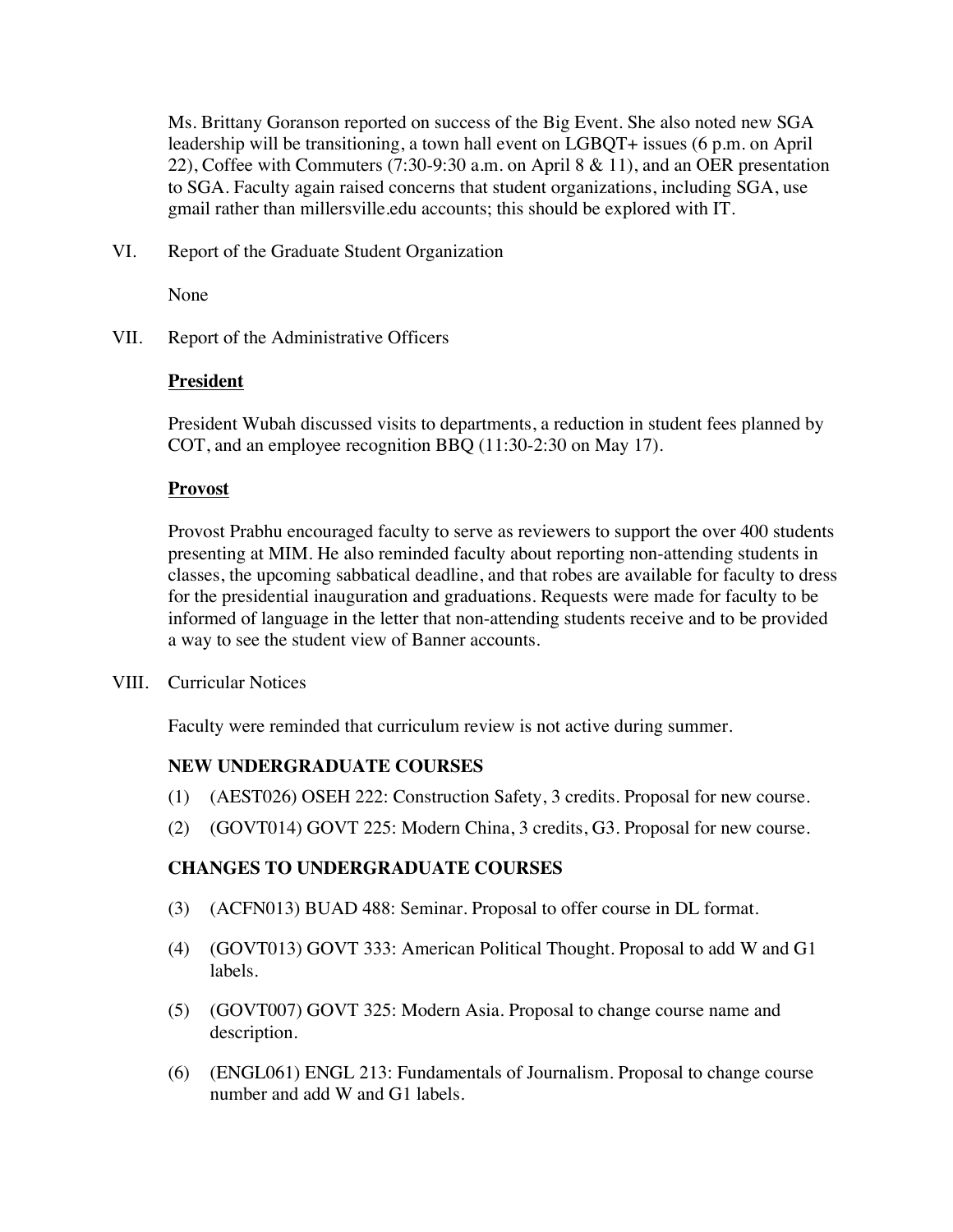- (7) (WSSD022) WSSD 350: Sport in North America. Proposal to change course name and add D label.
- IX. Reports of the Faculty Senate Standing Committees

### **GERC**

Senator C. Smith shared that regular meeting will be conducted between Assessment and General Education. Dr. Smith distributed a proposal for approving a revised GenEd program to be drafted in the next couple years. Discussion raised whether the proposed vote would necessarily work given that the nature and extent of proposed changes are not yet known, if the whole faculty should necessarily participate in the review, and how APSCUF would participate if there was impact to workplace issues. It was suggested that GERC might include a recommendation for approval tailored to the specifics of the program changes proposed. The importance of substantive conversation across campus during proposal development was stressed.

# **GCPRC**

### **NEW GRADUATE PROGRAMS**

(8) Education Specialist: School Psychology degree. Proposal outlining curriculum for new degree program.

# **CHANGES TO GRADUATE PROGRAMS**

(9) M.S. Psychology: School Psychology. Proposal to update degree curriculum.

### **MDSTCC**

Dr. Nakeiha Primus reported on review of 10 student-proposed MDST proposals and an updated Sports Journalism program, noting additional proposals will be considered next fall. Senator Woodall noted that a LLC for MDST students is being developed with housing.

# **AOAC**

Dr. Robyn Davis reported on the annual Assessment luncheon and an overview of GenEd competency information, noting related resources will be made available to faculty. She expressed interest in hearing from faculty who might have artifacts to inform review of upper-level writing courses.

X. Reports of the Faculty Senate Special Committees

None

XI. Faculty Emeriti